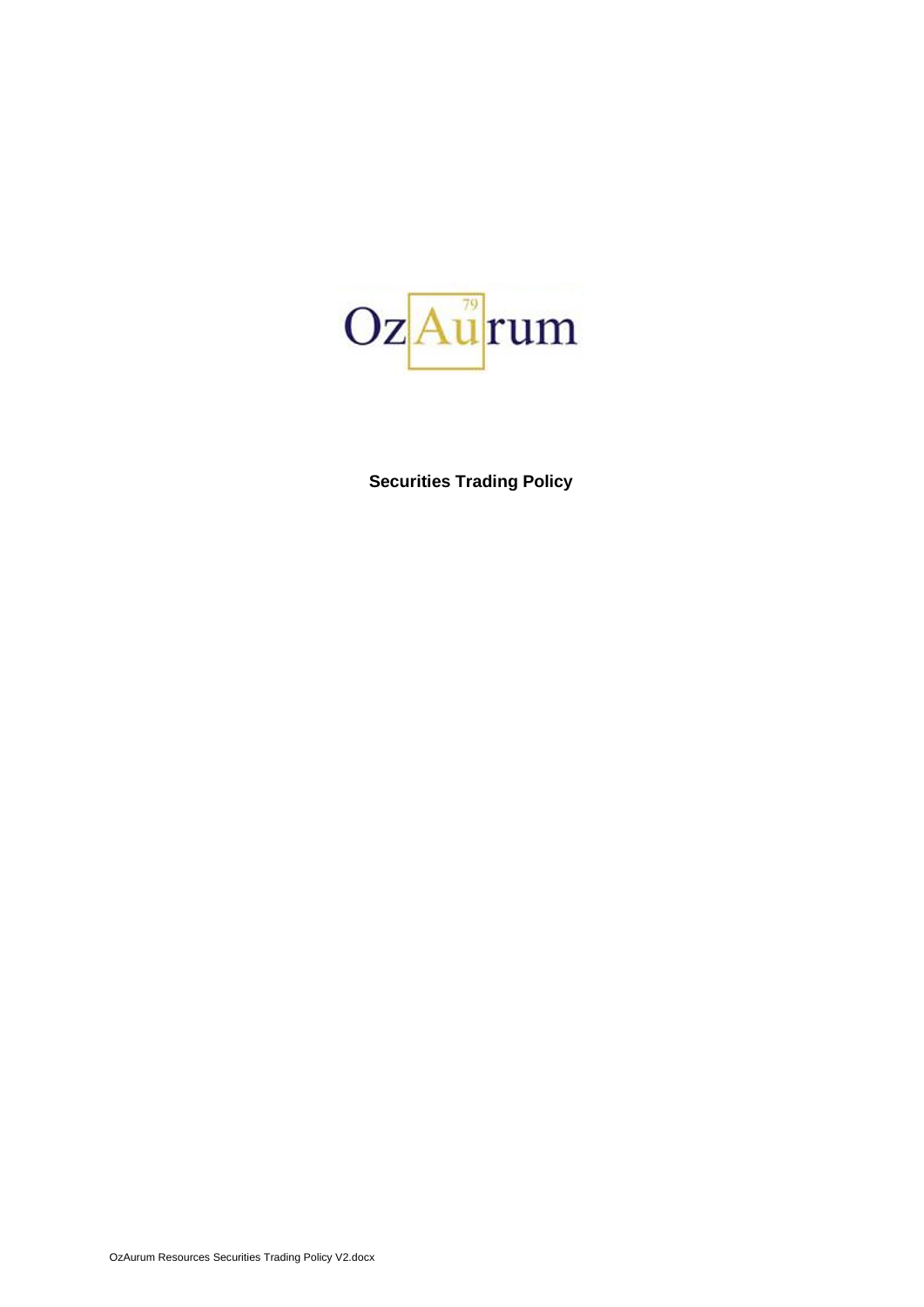# **1 INTRODUCTION**

# **1.1 Background**

OzAurum Resources Limited ACN 643 244 544 (**Company**) is a publicly listed company. The Company and its employees have obligations to avoid unlawful and unethical trading practices occurring through employee access to the Company's confidential information.

The Company is listed on the ASX and it is a requirement of the ASX Listing Rules that the Company maintains this Securities Trading Policy (**Policy**).

Trading of securities in the Company is governed by, amongst other things, the Corporations Act, the ASX Listing Rules and other applicable securities laws. As the Company's Securities are traded on ASX, this Policy focuses on Australian securities laws.

### <span id="page-1-0"></span>**1.2 Application**

This Policy applies to all Directors, officers, Senior Executives, employees of the Company and consultants and contractors who are currently engaged by the Company (**Restricted Persons**).

#### **1.3 Objective**

The Company has adopted this Policy to regulate Trading by Employees in Securities.

All Employees are required to conduct their personal investment activity in a manner that is lawful and avoids conflicts of interest between the Employee's personal interests and those of the Company. The Company also wishes to promote shareholder and general market confidence in the Company.

The Board has established this policy to:

- (a) assist Restricted Persons to comply with their legal obligations in relation to trading in the Company's securities;
- (b) raise awareness and minimise any potential for breach of the prohibitions on insider trading contained in Part 7.10 of the Corporations Act;
- (c) establish the Company's policy and procedure for Restricted Persons trading in Securities;
- (d) meet the Company's obligations under the ASX Listing Rules to maintain a Securities Trading Policy; and
- (e) maintain a proper market for the Company's Securities and ensure the Company's reputation and integrity are not adversely impacted by perceptions of trading in the Company's securities.

#### **1.4 Securities covered by this Policy**

This Policy applies to trading in all securities, including: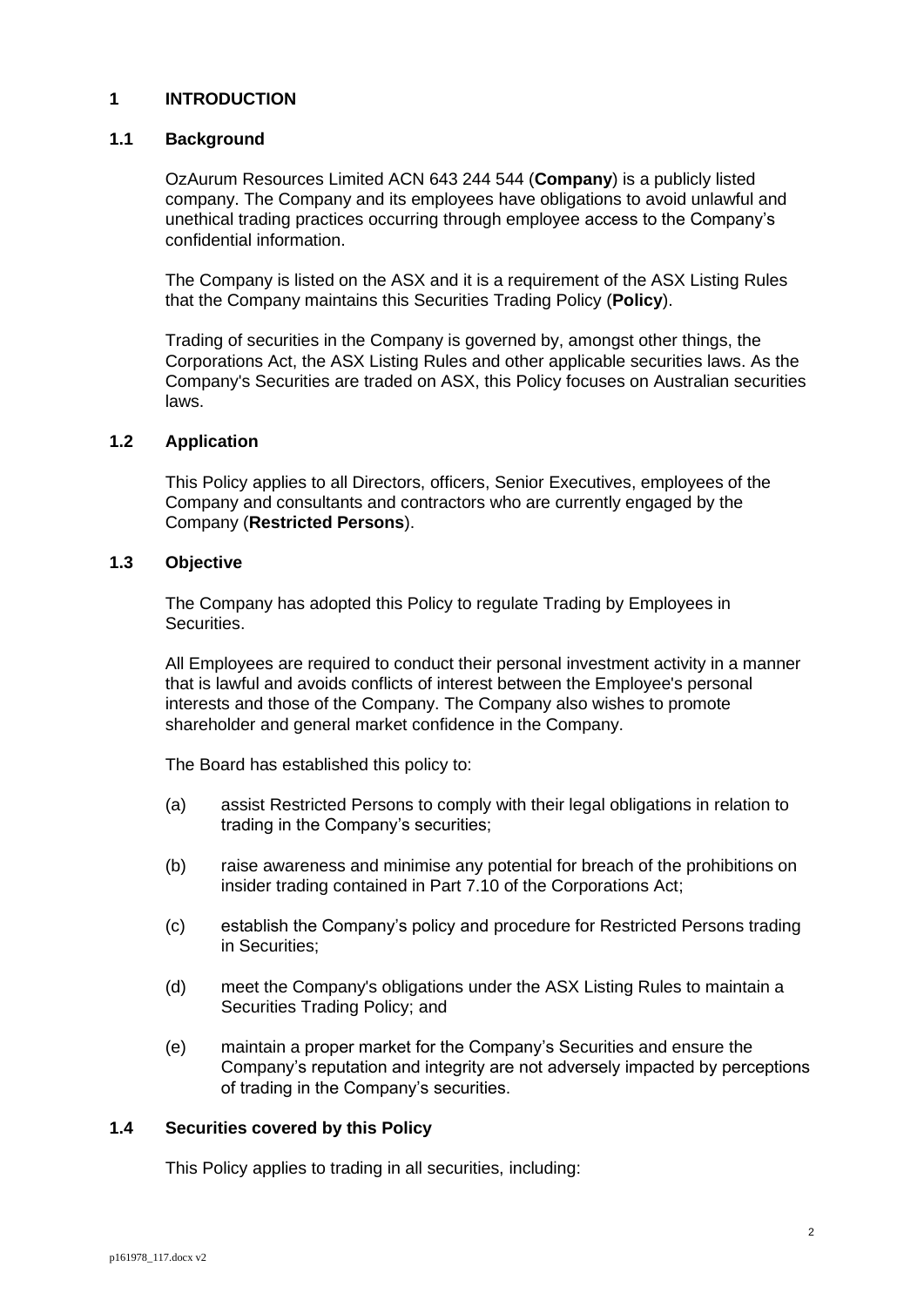- (a) Shares, CHESS Depository Interests, options, performance rights and other securities issued by the Company which are convertible into shares;
- (b) debentures (including bonds and notes); and
- (c) derivatives of any of the above (including equity swaps, futures, hedges and exchange-traded or over the counter-options), whether settled by cash or otherwise.

### **1.5 Key principles**

In conducting personal trading activities, all Restricted Persons must act lawfully and avoid conflicts of interests between their personal interests and the Company's interests.

Any Restricted Person who possesses inside information in relation to the Company must not trade in the Company's securities, regardless of any written clearance granted under this Policy.

All trading in Company securities by Restricted Persons must be conducted:

- (a) in accordance with this Policy;
- (b) generally not during any Prohibited Trading Period; and
- (c) only with the Company's prior written clearance.

#### <span id="page-2-0"></span>**2 DEFINITIONS**

In this Policy, unless the context otherwise requires:

**ASX** means ASX Limited (ABN 98 008 624 691) or the financial market conducted by ASX Limited, as the context requires.

**ASX Listing Rules** means the listing rules of ASX applicable to the Company from time to time.

**Board** means the board of directors of the Company.

**Company** means OzAurum Resources Limited ACN 643 244 544.

**Corporations Act** means the *Corporations Act 2001* (Cth).

**Director** means any director of the Company.

**Employee** means a person who is an employee, officer or director of the Company and includes the Senior Executives.

**Exceptional Circumstances** means circumstances which the Chair (or the Board in the case of proposed Trading by the Chair) decides are so exceptional that the proposed Trading of Securities is the only reasonable course of action available, which can include the circumstances set out in section [6.](#page-9-0)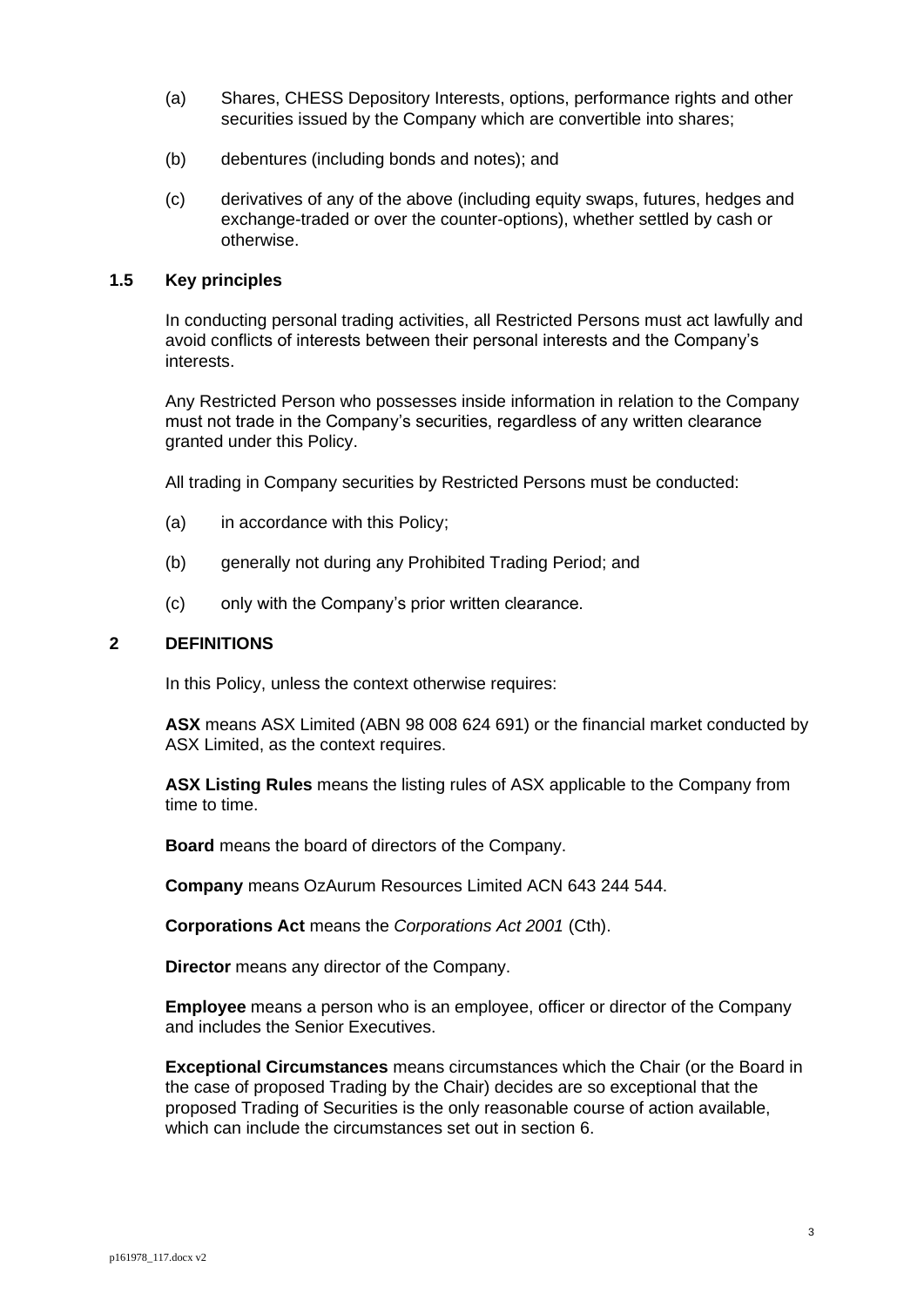**Prohibited Trading Period** means any time other than during a Trading Window and any additional period from time to time when the Chair or Board impose a prohibition on Trading.

**Restricted Persons** has the meaning given to that term in section [1.2.](#page-1-0)

**Shares** means ordinary shares in the Company.

**Securities** includes Shares, CHESS Depository Interests, options, performance rights and other securities issued by the Company which are convertible into Shares, as well as financial products issued or created over Shares by third parties, including structured financial products, swaps, futures contracts, contracts for differences, spread bets, options, warrants, depositary receipts or other derivatives over or related to the performance of Shares.

## **Senior Executives** means:

- (a) the Chief Executive Officer and Chief Financial Officer;
- (b) all direct reports to the Chief Executive Officer;
- (c) any other person who is one of the Company's key management personnel, including those persons identified as key management personnel in the Company's most recent Annual Report; and
- (d) any other Employee who has been notified that the Board designates them as a Senior Executive for the purposes of this Policy.

#### **Trade or Trading** means:

- (a) buying or selling Securities;
- (b) entering into an agreement to buy or sell Securities; or
- (c) exercising options, rights or awards to acquire Securities.

**Trading Window** means any period specified in section [4.2.](#page-5-0)

# **3 PROHIBITION OF INSIDER TRADING**

#### **3.1 Inside information**

'Inside information' is information that:

- (a) is not generally available; and
- (b) if it were generally available, a reasonable person would expect it to have a material effect on the price or value of the Company's securities.

A reasonable person would be taken to expect information to have a material effect on the price or value of securities if (and only if) the information would, or would be likely to, influence persons who commonly acquire securities in deciding whether or not to acquire or dispose of those securities. In other words, information must be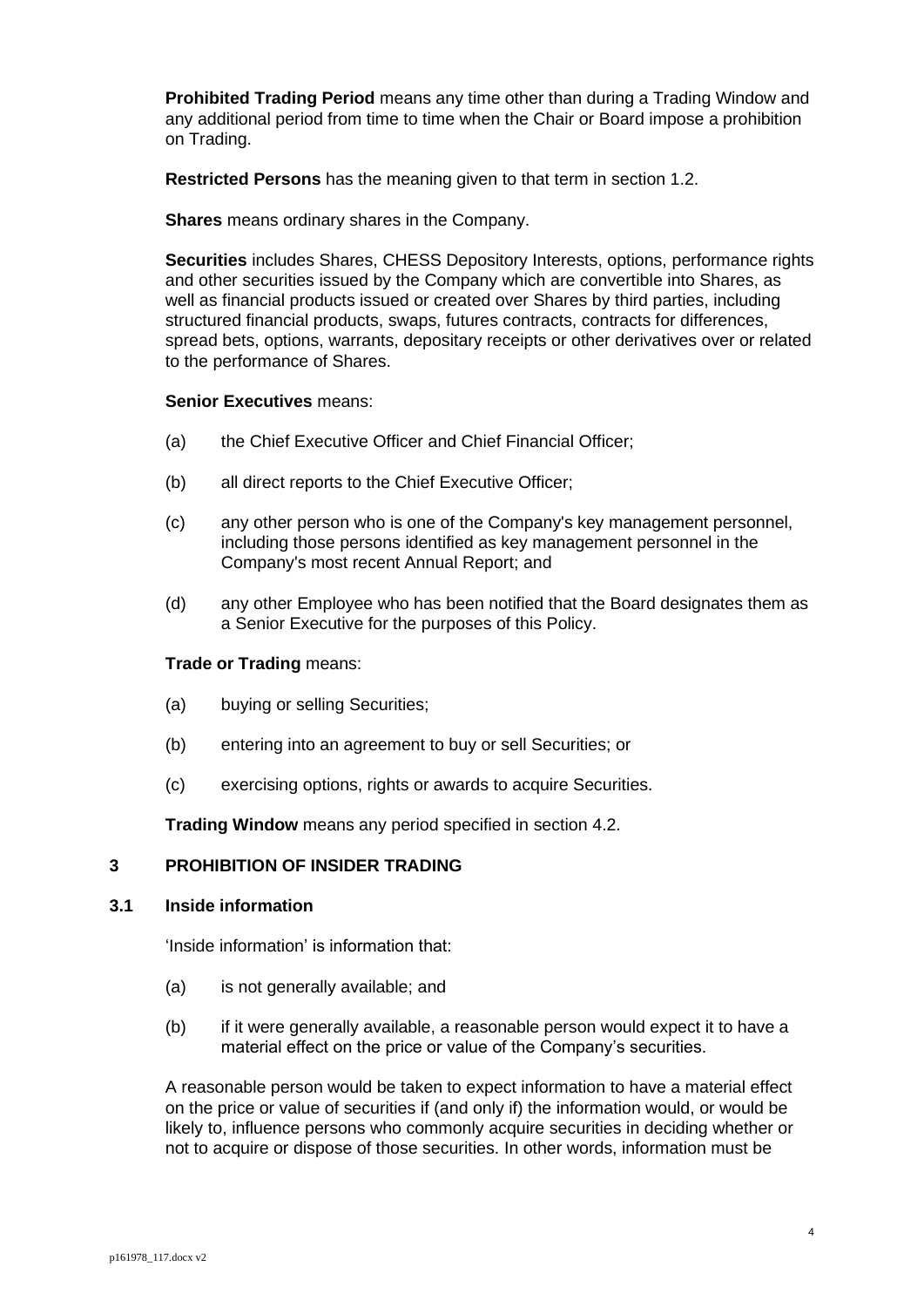shown to be material to the investment decision of a reasonable hypothetical investor in the securities.

Information is 'generally available' if:

- (a) it consists of 'readily observable matter';
- (b) it has been made known in a manner that would, or would be likely to, bring to the attention of persons who commonly invest in securities of a kind whose price or value might be affected by the information and, since it was made known, a reasonable period for it to be disseminated among such persons has elapsed; or
- (c) it consists of deductions, conclusions or inferences made or drawn from information of the kind referred to in (a) or (b).

Restricted Persons may only assume information is generally available if it has been disclosed to the ASX.

#### **3.2 Prohibited conduct**

In summary, the Corporations Act prohibits:

- (a) the direct and indirect acquisition or disposal of securities using inside information;
- (b) the procurement of another person to acquire or dispose of securities using inside information; and
- (c) communication of inside information to another person for the purpose of the other person acquiring or disposing of securities.

Restricted Persons must not, whether in their own capacity or as an agent for another, apply for, acquire or dispose of, or enter into an agreement to apply for, acquire or dispose of, any securities, or procure another person to do so if the Restricted Person:

- (a) possesses inside information; and
- (b) knows or ought reasonably know, that:
	- (i) the information is not generally available; and
	- (ii) if it were generally available, it might have a material effect on the price or value of the securities or influence a person's decision to buy or sell the securities.

Restricted Persons must not either directly or indirectly pass on this kind of information to another person if they know, or ought reasonably know that this other person is likely to apply for, acquire or dispose of the other securities or procure another person to do so.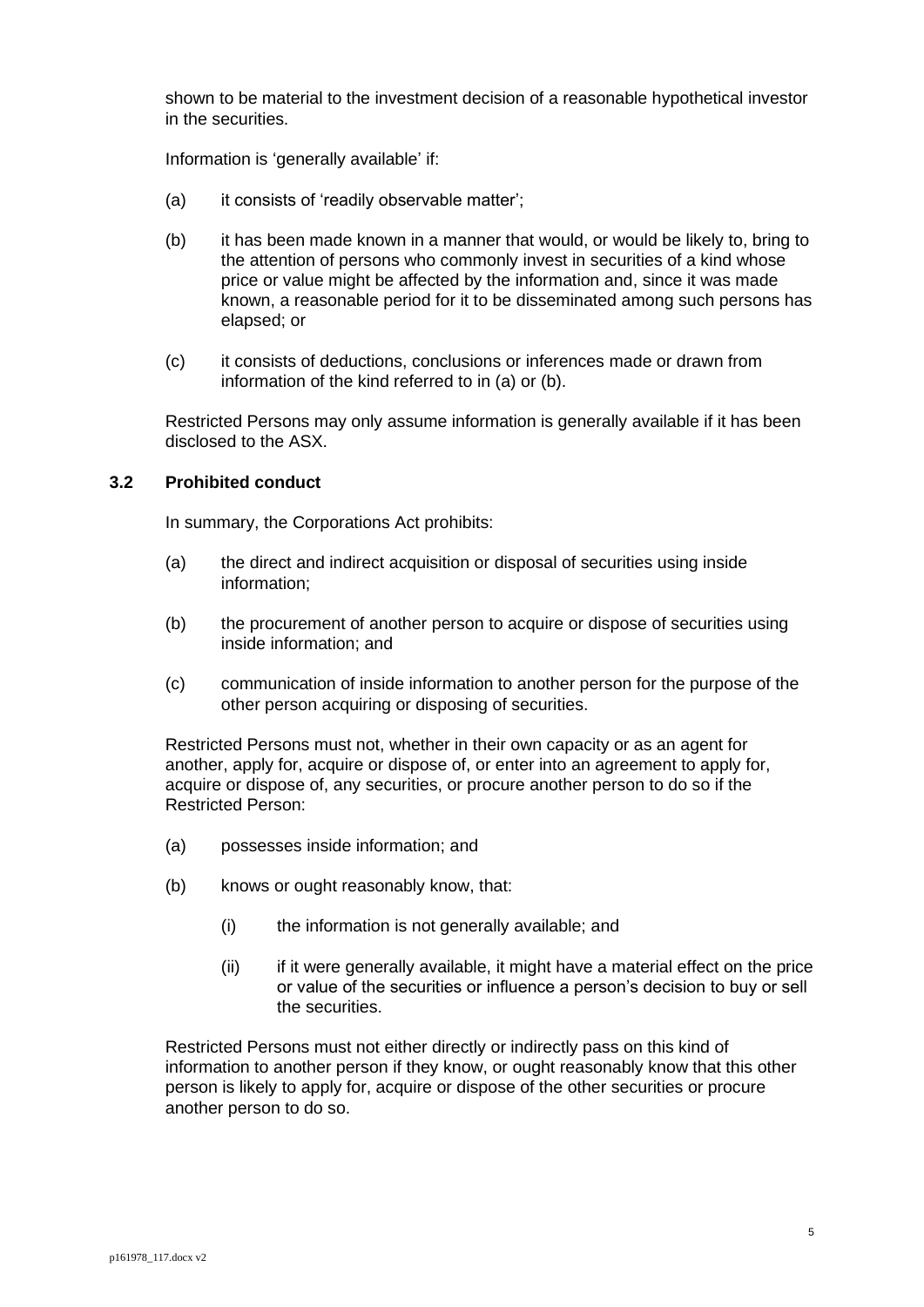# **3.3 Trading in securities of other companies**

The insider trading provisions of the Corporations Act apply to the securities of other companies and entities (including the Company's clients, suppliers or contractors) if the Restricted Person has inside information about that company or entity. Restricted Persons must not trade in securities of another company whilst in possession of inside information in respect of that company.

# **3.4 Confidentiality obligations**

Further to their legal obligations related to insider trading under the Corporations Act and any other applicable law, Restricted Persons must not disclose the Company's confidential information to any unauthorised third party, or use that information for personal gain or in a manner that may harm the Company.

# **4 COMPANY IMPOSED RESTRICTIONS ON TRADING**

### **4.1 Trading may only occur during Trading Windows**

All Trading in Securities by Employees must be in accordance with this Policy and generally will only be permitted during Trading Windows and must not occur during any Prohibited Trading Period.

No Trading in Securities may occur outside of Trading Windows without the prior written permission of the Chair (or an officer of the Company designated by the Chair), unless an exception in section [4.4](#page-6-0) applies. Permission to sell (but not purchase) Securities will ordinarily only be granted in Exceptional Circumstances and only in the event that the person involved is not in possession of inside information affecting Securities. Requests for permission should generally be made through the Company Secretary.

# <span id="page-5-0"></span>**4.2 When are the Trading Windows?**

The Trading Windows during which Employees will be permitted to Trade Securities will be notified by the Company Secretary. These will generally be open at the following times:

- (a) for a period of six weeks commencing on the trading day following the public release by the Company of its preliminary annual and half year results to ASX;
- (b) for a period commencing on the trading day following lodgement of the Company's Annual Report with ASX and continuing for up to one month after the holding of the Company's Annual General Meeting;
- (c) during the offer period (for so long as it remains open) under any publicly available prospectus, cleansing notice or other disclosure document issued by the Company offering Securities; and
- (d) at any other time as the Board may permit.

Notwithstanding the time periods described above, the Company may declare a Trading Window closed at any time at its absolute discretion and without prior notice. For example, this could occur where directors of the Company believe that certain Employees may hold inside information relating to the Company.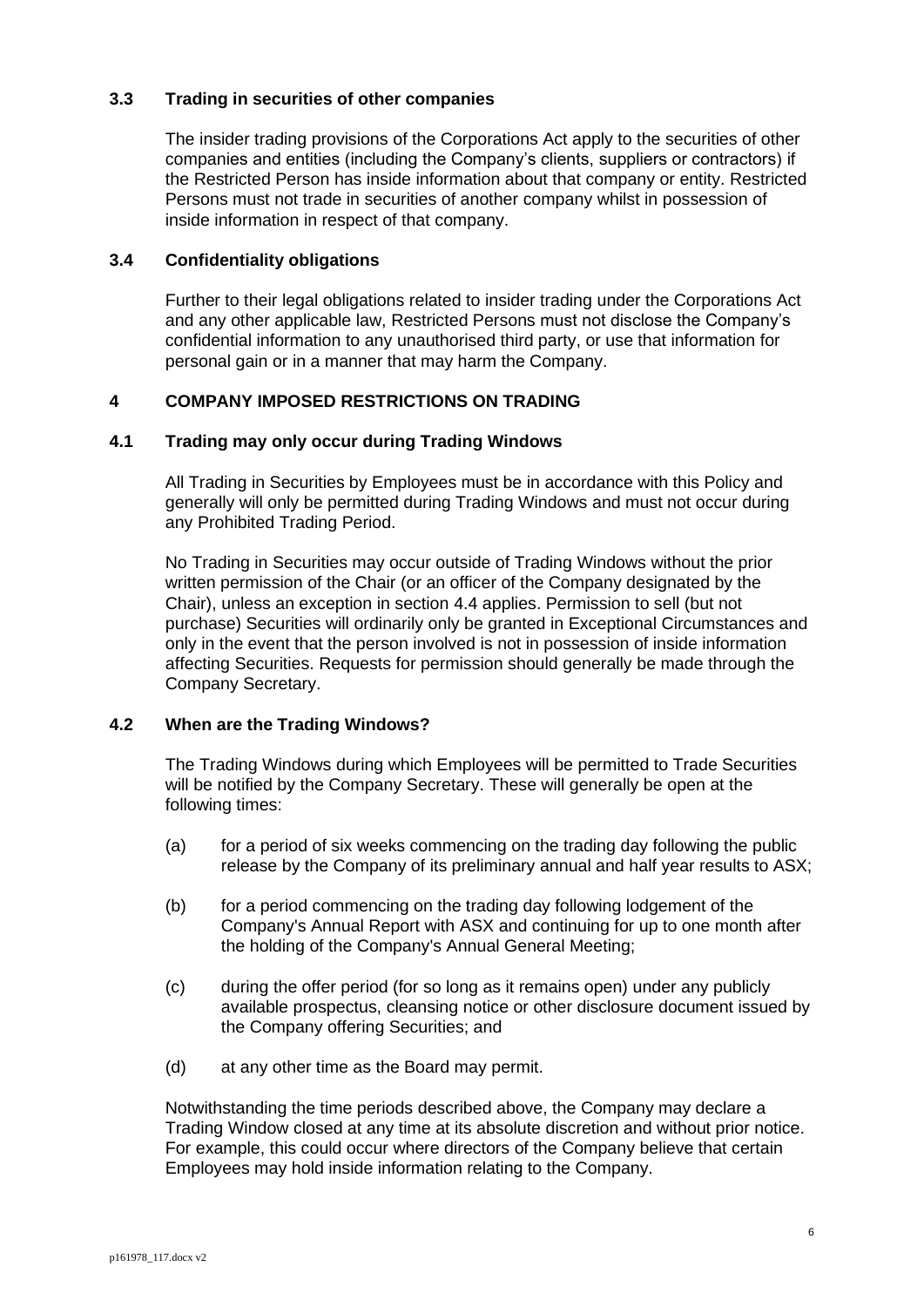Trading Windows will not automatically be opened at the times described above. Details of when a Trading Window is opened or closed and any Prohibited Trading Periods will be notified by email to Employees.

# **4.3 When is Trading during a Trading Window prohibited?**

Even if the Trading Window is open, the laws prohibiting insider trading continue to apply to Employees so that they must not trade if they possess any inside information. Refer to section [2](#page-2-0) of this Policy for further details.

Employees are prohibited from:

- (a) (**short term trading**) other than when an Employee exercises employee options or performance rights to acquire Securities at the specified exercise price, Trading in Securities (or an interest in Securities) on a short-term trading basis. Short-term trading includes buying and selling Securities within a 12 month period, and entering into other short-term dealings (e.g. forward contracts);
- (b) (**hedging unvested awards**) entering into transactions or arrangements, including by way of derivatives or similar financial products, which operate to limit the economic risk of an Employee's holdings of unvested Securities granted under an employee incentive plan; or
- (c) (**short positions**) Trading in Securities which enable an Employee to profit from or limit the economic risk of a decrease in the market price of Securities.

# <span id="page-6-0"></span>**4.4 Exceptions for the Prohibited Trading Periods**

The following exceptions to the Trading restrictions during Prohibited Trading Periods apply even if a Trading Window is not open (but subject always to insider trading laws):

- (a) an exercise (but not the sale of Securities following exercise) of an option or other right to acquire Securities under an employee incentive scheme or the conversion of a convertible security, where the final date for the exercise of the option or right, or the conversion of the security falls during a Prohibited Trading Period;
- (b) Trading under an offer or invitation made to all or most of the security holders such as a rights or entitlement issue, a security purchase plan, or an equal access buy-back, where the plan that determines the timing and structure of the offer has been approved by the Board. This includes decisions relating to whether or not to take up the entitlements and the sale of entitlements required to provide for the take up of the balance of entitlements under a renounceable pro rata issue;
- (c) Trading where the beneficial interest in the relevant Securities does not change. This includes:
	- (i) a dealing by which the relevant Securities are transferred by an Employee from their personal holdings to a superannuation fund of which they are a beneficiary;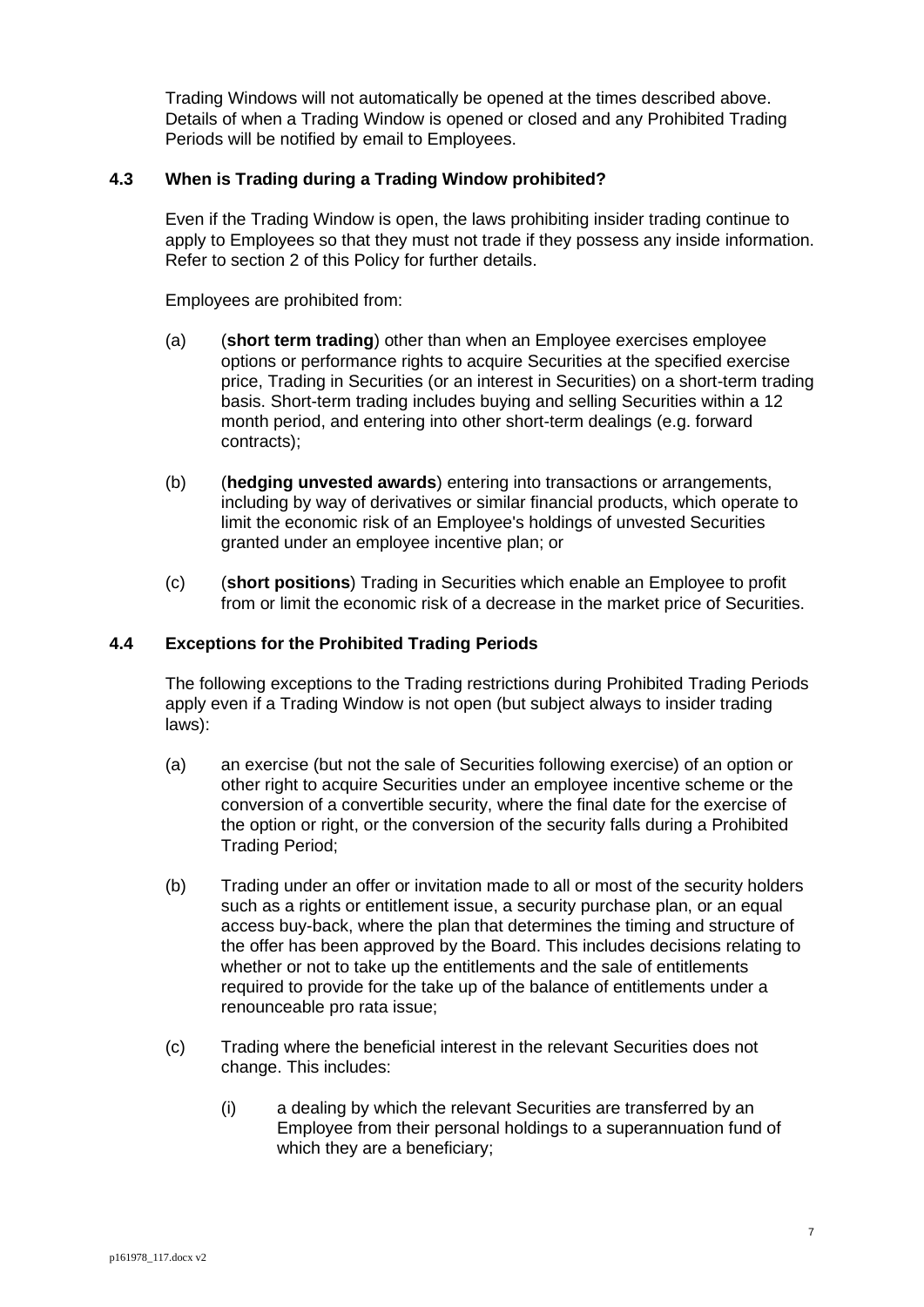- (ii) the withdrawal of Securities from an employee incentive scheme and the transfer of those Securities to the participant's personal holdings or superannuation fund of which they are a beneficiary;
- (d) an acquisition of Securities under a dividend reinvestment plan, provided the election to participate in the dividend reinvestment plan was made before the Employee came into possession of any inside information;
- (e) an Employee accepting a takeover bid or transferring Securities under a scheme of arrangement in respect of the Company;
- (f) a disposal of Securities that is the result of a secured lender or financier exercising their rights. However, this does not extend to disposal under a margin lending arrangement where such arrangement is prohibited by this Policy;
- (g) an acquisition of Securities under a bonus issue made to all holders of the Company's Securities of the same class; and
- (h) an investment in, or trading in units of, a fund or some other scheme (other than a scheme only investing in the Securities of the Company) where the assets of the fund or other scheme are invested at the discretion of a third party.

Despite the above exceptions, under the insider trading laws, a person who possesses inside information may be prohibited from trading even where Trading falls within an exception specified above.

#### **4.5 Escrow**

Any Employee who holds Securities subject to binding restrictions on transfer (either as ASX restricted securities or through voluntary escrow arrangements) must comply with the terms of any applicable escrow arrangements and will be unable to trade in Securities during that time. Once the escrow arrangements have ended, the Employee is not free to Trade in their Securities unless permitted by this Policy.

# **5 PRE-NOTIFICATION AND REPORTING OF TRADES**

### <span id="page-7-0"></span>**5.1 Who and when must give notification of an intention to Trade?**

When permitted to Trade in accordance with this Policy, all Restricted Persons must give at least two trading days' (or such shorter period approved by the Chair) prior written notice of any proposed Trading in Securities and confirm that they do not possess any inside information:

- (a) in the case of Senior Executives (other than the Chief Executive Officer), to the Chair and Company Secretary;
- (b) in the case of the Chief Executive Officer, to the Chair and Company Secretary (in circumstances where the Chair is an independent director) or otherwise to the Board and Company Secretary;
- (c) in the case of a Director of the Company, to the Chair and Company Secretary;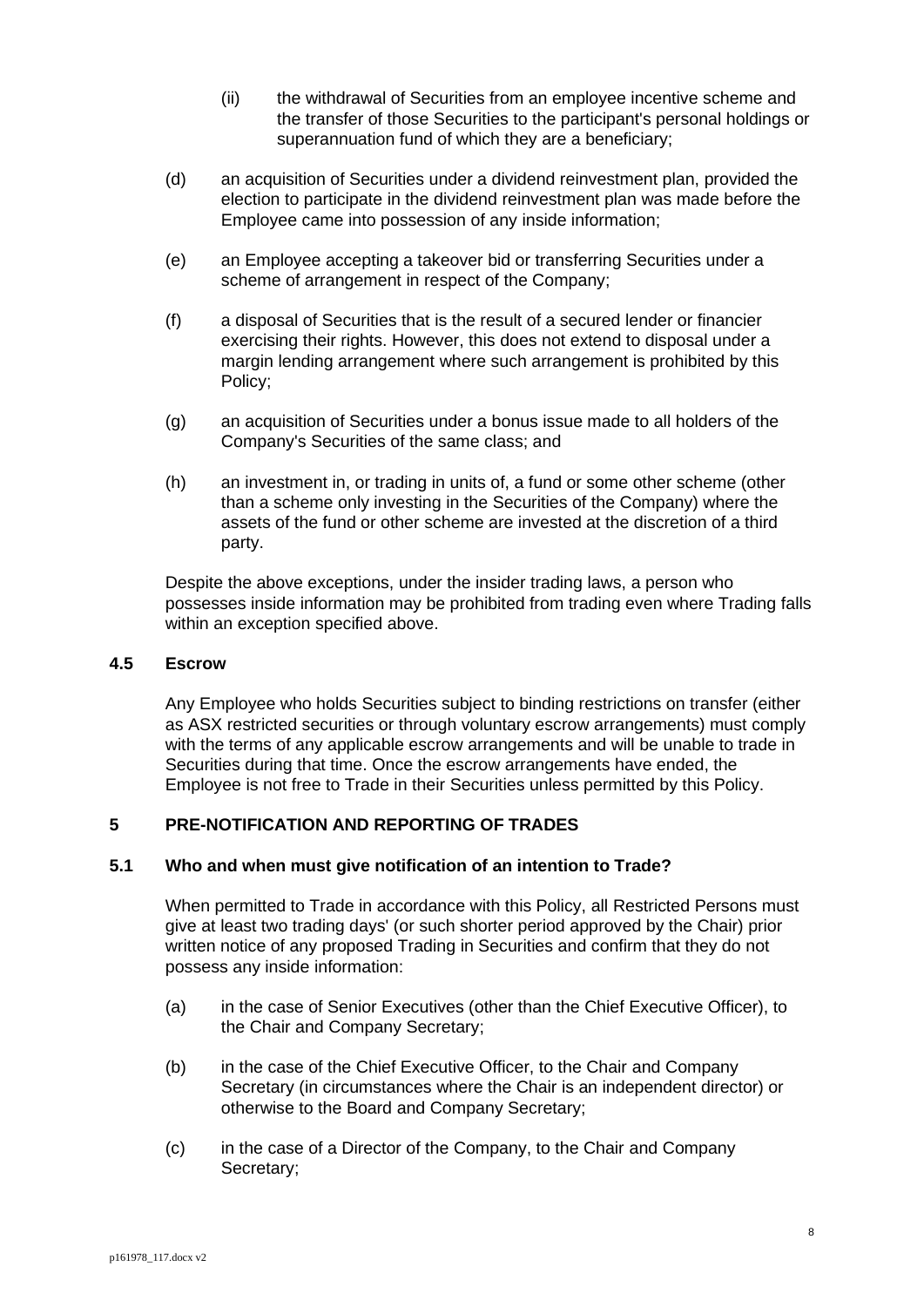- (d) in the case of the Chair, the Board and Company Secretary; and
- (e) in the case of all other Restricted Persons, to the Chair and Company Secretary,

#### (each a **Notification Officer**).

If the relevant Notification Officer objects to the proposed Trade, they must immediately notify the relevant Restricted Person that the Trade must not proceed, and must advise the Directors (who may overrule the decision if they think appropriate).

#### **5.2 What Trading does not need to be pre-notified?**

The only Trades that do not need to be pre-notified are those that are permitted under a specific exception in section [4.4](#page-6-0) (Exceptions to the Prohibited Trading Periods).

### **5.3 Notification of Trades**

In addition to providing prior notification under section [5.1,](#page-7-0) once a Trade of any Securities has been made by or for a Restricted Person, details of the Trade, including the number and price of Securities involved, must be notified by email to the Chair and Company Secretary.

So that the Company can comply with its ASX reporting obligations, without exception Directors must also give the Board prior written notice of any proposed trading in Securities on behalf of:

- (a) their spouse or partner, dependent children or parents;
- (b) any body corporate which the Director controls or of which the Director is a director; or
- (c) a trust of which the Director is a trustee or beneficiary.

Each disclosure notice will need to state whether the relevant trade occurred outside of a Trading Window and, if so, whether prior written clearance was provided.

The Company Secretary must maintain a register of notifications and clearances given in relation to trading in Securities and must report all such matters to the Board as they arise.

#### **5.4 Notification of an intention to trade on behalf of associates**

Directors and Senior Executives must give prior written notice of any proposed Trading in Securities in accordance with section [5.1](#page-7-0) on behalf of any of their associates.

For this purpose, "associates" of a Director or Senior Executive includes their spouses, family members, trusts, companies, nominees and other persons over whom a Director or Senior Executive has, or may be expected to have, investment control or influence.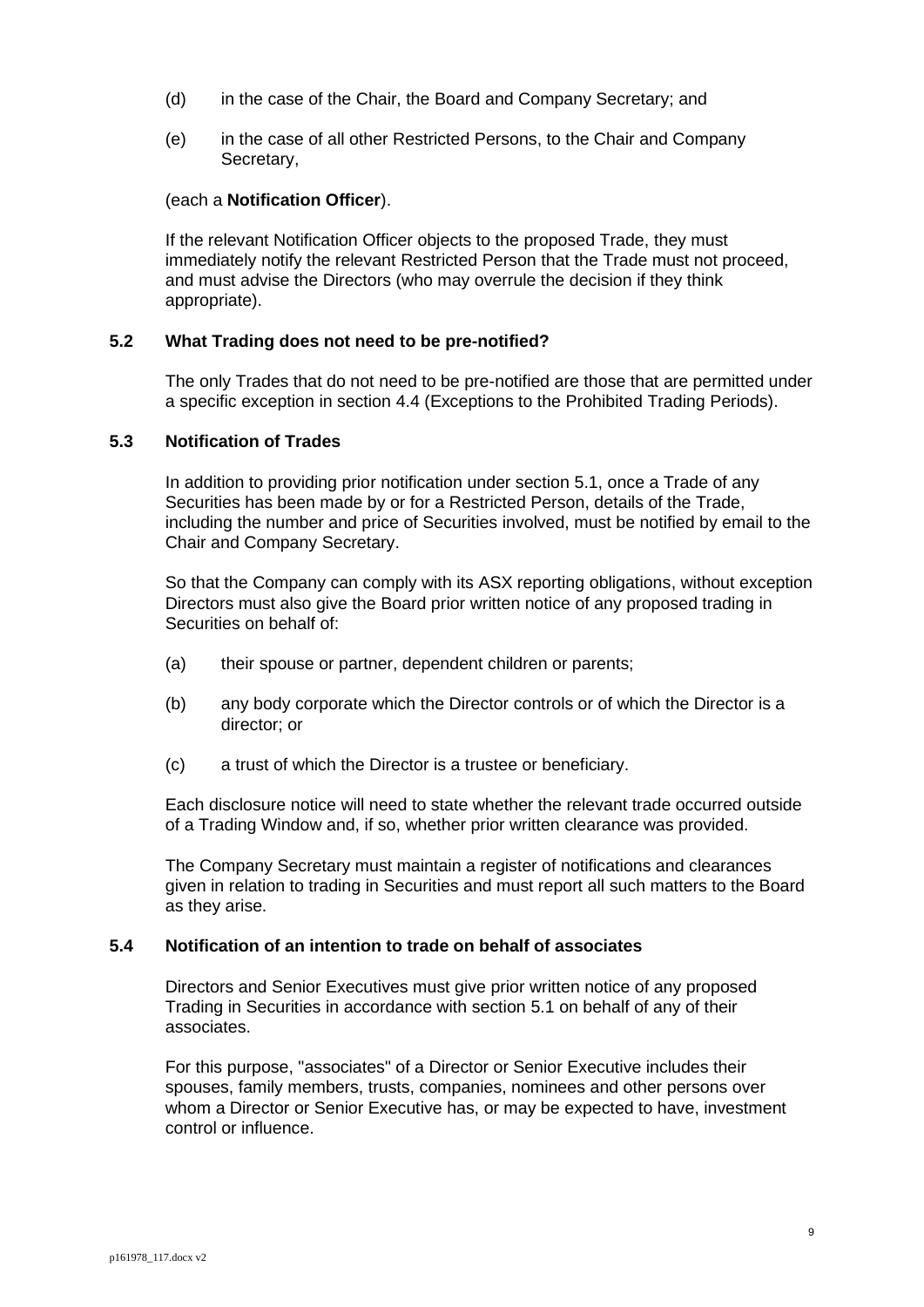# <span id="page-9-0"></span>**6 EXCEPTIONAL CIRCUMSTANCES**

The Company may grant Restricted Persons who are not in possession of inside information prior written clearance to trade in Securities during a Prohibited Trading Period where, in the reasonable opinion of the Board:

- (a) the person is in severe financial hardship, where they have a pressing financial commitment that cannot be satisfied otherwise than by selling Securities;
- (b) a court order, court enforceable undertaking or other legal or regulatory requirement obliges the person to transfer or sell, or accept a transfer of, the Securities; or
- (c) any other exceptional circumstances apply.

A request for permission to Trade due to Exceptional Circumstances should be made by written notice to the relevant Notification Officer outlining:

- (a) the name of the Employee;
- (b) details of the Exceptional Circumstances and the reasons for requesting permission to Trade;
- (c) the type of proposed transaction (purchase, sale, etc.); and
- (d) the number and type of Securities involved.

The Notification Officer will consult with the Chair (or where the Notification Officer is the Chair or in the case of proposed Trading by the Chair, with the Board) in relation to any proposed Trading due to Exceptional Circumstances. Permission to Trade is entirely discretionary, and Employees should not Trade in the expectation that permission will later be given.

If permission to Trade is granted, it will be given in writing and the Employee may only Trade the Securities during the period specified in the permission. A permission expires five business days from its date, unless it specifies a different date.

# **7 OTHER OBLIGATOINS**

# **7.1 Short term trading**

Restricted Persons must not trade in Securities on a short term basis. Generally, short term trading includes acquiring and disposing of securities within a 12 month period.

# **7.2 Hedging arrangements**

Restricted Persons must not enter into arrangements or transactions which would have the effect of limiting the economic risk related to the Securities without first obtaining prior written clearance from the Board in accordance with this Policy.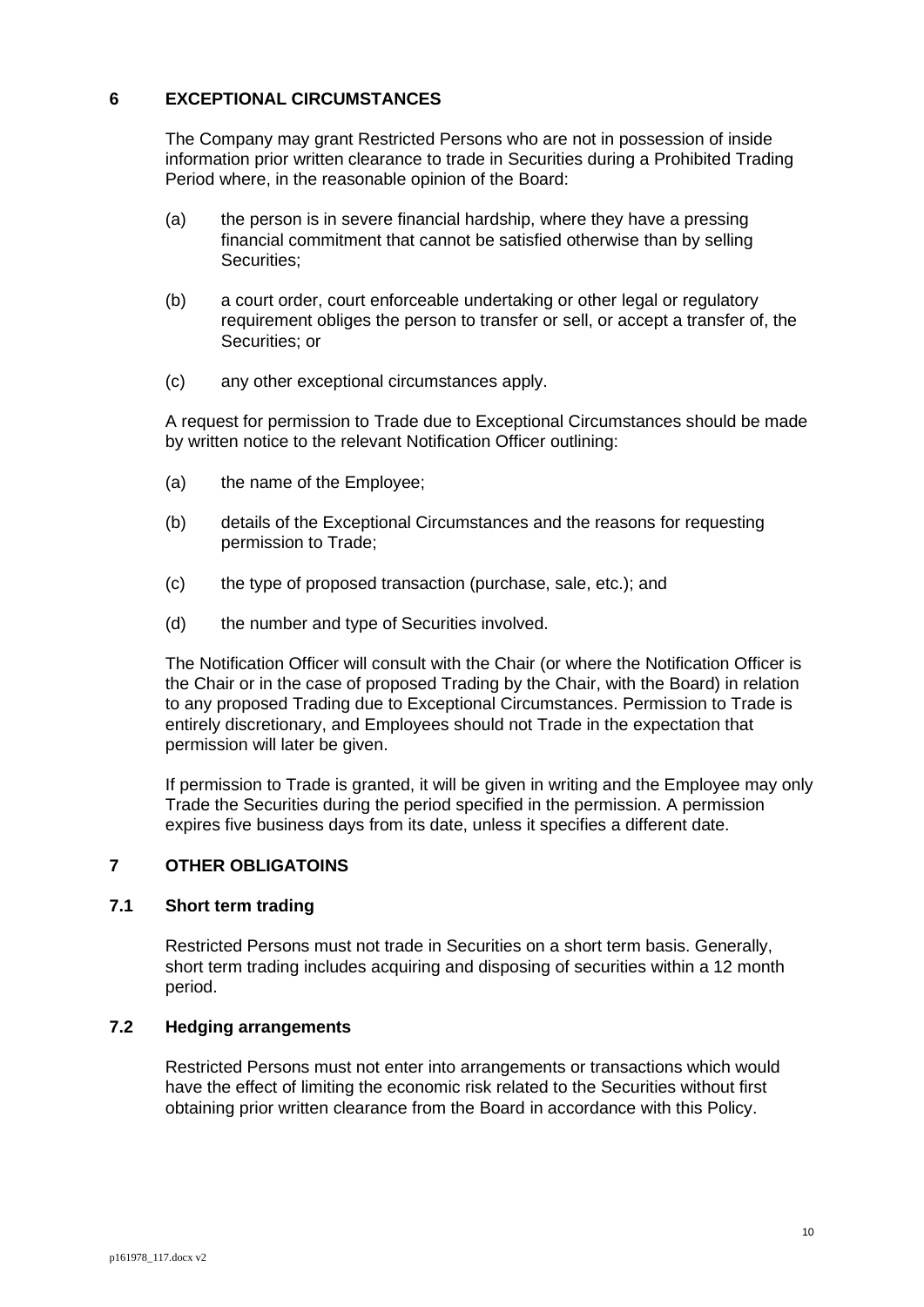# **7.3 Margin loans and similar funding arrangements**

Directors of the Company and Senior Executives may not include their Securities in a margin loan portfolio or otherwise Trade in Securities pursuant to a margin lending arrangement (**Margin Lending Arrangement**). This is because the terms of the arrangement may require the Securities to be sold during a Prohibited Trading Period or when the relevant Director or Senior Executive possesses inside information.

A Margin Lending Arrangement would include:

- (a) entering into a margin lending arrangement in respect of Securities;
- (b) transferring Securities into an existing margin loan account; and
- (c) selling Securities to satisfy a call under a margin loan except where the holder of Securities has no control over the sale.

# **8 ASX LISTING RULES**

The Company will comply with the ASX Listing Rules requirements related to trading in company securities, including:

- (a) maintaining this Policy in accordance with applicable legislation and regulations;
- (b) providing ASX with a copy of this Policy upon its adoption, material amendment or on ASX's request; and
- (c) notifying ASX of trades in Securities, as required.

# **9 POLICY COMPLIANCE**

# **9.1 Compliance with Policy and legal obligations**

Restricted Persons are individually responsible for ensuring their compliance with this Policy and their legal obligations relating to insider trading.

# **9.2 Consequences of breaching Policy and legal obligations**

Engaging in insider trading may subject Restricted Persons to:

- (a) criminal liability, including substantial monetary fines and/or imprisonment; and/or
- (b) civil liability, which may include being sued by another party for any loss suffered as a result of insider trading.

Further, the Company will not tolerate any breach of Restricted Persons' legal obligations regarding insider trading. Restricted Persons who breach any applicable insider trading law or this Policy will likely face disciplinary action, including termination of employment or engagement with the Company. Any Employee who becomes aware of a violation of this Policy should immediately report the violation to the Chair.